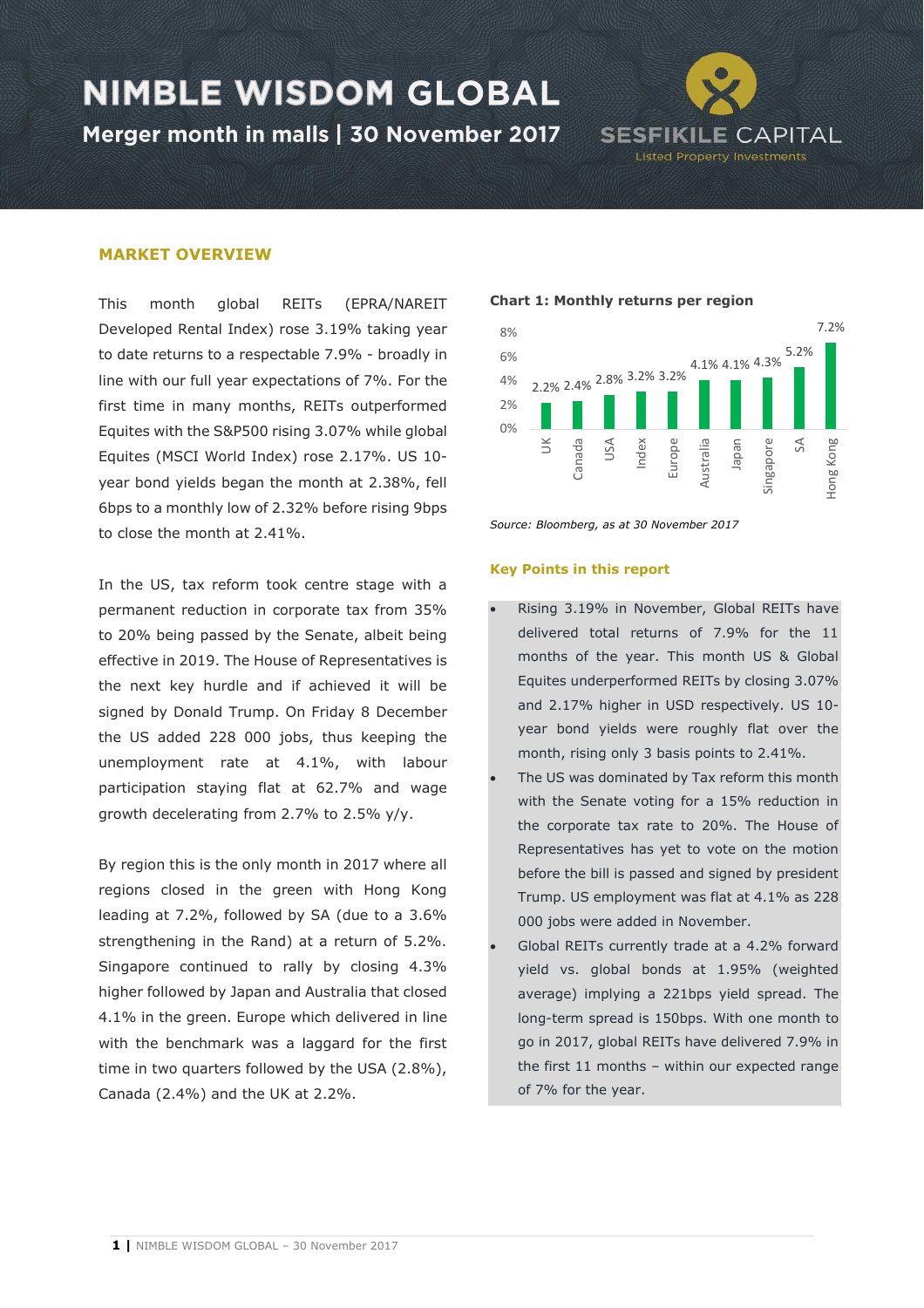Merger month in malls | 30 November 2017

**SESFIKILE CAPITAL Listed Property Investments** 

President Donald Trump's Tax reform took center stage in November. The Senate's version of the tax reform passed on 2 December includes a permanent reduction in corporate income tax from 35% to 20%, however this will only become effective until 2019. The next step is for the House and the Senate to come to agreement on a version of the tax reform that they are both happy with to form the final bill that will be signed off by President Trump. The US Fed is widely expected to hike interest rates by 25bps this month.

The US added 228 000 jobs this November, slightly worse than expectations thus keeping the unemployment rate to 4.1% with labour participation remaining flat at 62.7%. Importantly wage growth disappointed slightly to 2.5% annualised (from 2.7%) for November.

### **GLOBAL REIT NEWS:**

| <b>Comment</b>                                                                              |
|---------------------------------------------------------------------------------------------|
| On 6 December pan European mall and outlet owner Hammerson announced an offer to            |
| acquire UK (and Spain) mall owner Intu in an all share offer at 0.475 HMSO per INTU.        |
| The deal valued Intu at a 28% premium to the pre-announcement price and 18%                 |
| discount to NAV. Although the shopping mall / retail REIT sector has been out of vogue      |
| in the last 12 months, the deal makes Hammerson a dominant UK mall owner with 17            |
| of the top 25 malls in the UK, plus key outlet malls across Europe. Hammerson stated        |
| that they could cut £40m worth of costs in the first year then achieve £25m per annum       |
| in cost synergies, which would be accretive to the 57% of Hammerson shareholders that       |
| also hold Intu, and boost HMSO's recurring EPS by an estimated 5% per annum.                |
| On the 12 November 2017, the Toronto based Brookfield Property Partners bid \$14.8bn        |
| or \$23/share for the 66% of the class A mall REIT GGP that it doesn't own. The \$23        |
| offer price is equivalent to a 20% premium to the share price just before the offer         |
| $(\sim$ \$19/share). The offer equates to a yield of approximately 6.3% which we believe is |
| too low and significantly undervalues GGP's class A assets. Furthermore, days following     |
| the GGP offer, Third Point LLC, a New York-based hedge fund reported that it had            |
| acquired 5% of the class A mall REIT Macerich and US real estate press (REIT Zone)          |
| reported that another New York-based hedge fund Jana Partners LLC has been                  |
| accumulating shares in another Class A mall REIT Taubman Centers. The flurry of             |
| potential M&A and rumors is evidence that the market is significantly undervaluing the      |
| high-quality class A mall REIT sector and valuations are not in line with current           |
| fundamentals and operating performance of the sector.                                       |
|                                                                                             |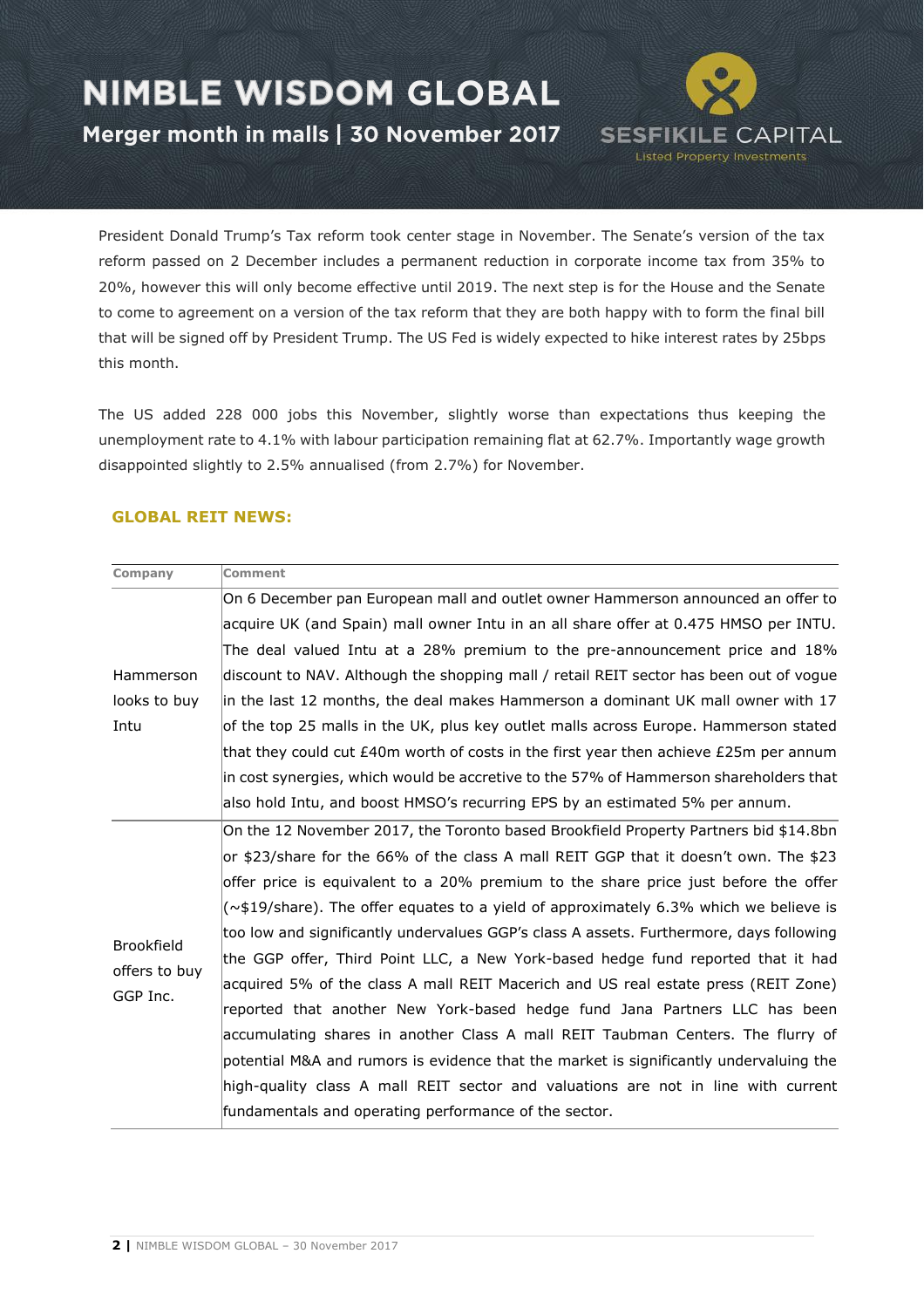Merger month in malls | 30 November 2017

In central Europe, the Polish government announced proposals to stop Sunday trade in an effort to appease certain factions in its voter base. The ban will be on a phased basis over three years starting in 2018 with one Sunday a month closing in 2018, rising to two Sundays a month in 2019 then 'every Sunday' in 2020. Restaurants, Cinemas and other entertainment related business will be permitted to operate however. This will likely negatively impact Polish retailers and in turn, listed property companies Atrium, Immofinanz, Echo Polska Properties and Nepi-Rockcastle.

**SESFIKILE CAPITAL Listed Property Investments** 

### **LOOKING FORWARD**

In line with global equity markets, listed property has shown significant volatility in 2017, in effect driven in the main by politics and 'headlines' as opposed to property fundamentals. In the main a lot of our earnings and fundamentals expectations have been met with 2017 earnings slowing down by approximately 100bps from 2016 from a growth perspective. Supply growth was a key theme across both US multifamily, self-storage and industrial sectors. In the multifamily sector labour shortages appear to have pushed supply out with many buildings not being completed on time. The self-storage sector remains murky with little visibility on the timing and extent of supply. The industrial sector has seen supply rise, but still well below demand, and, with US logistics vacancies being at around 5%, rental growth has continued to push ahead.

Despite Brexit fears, UK commercial property has held up and fared better than expected. Central London specialists Derwent London and Great Portland Estates upgraded their rental growth expectations from -3% to +2% with cap rates rising only modestly. In Europe we expect an acceleration in property fundamentals particularly in Germany (office and residential), Ireland and Spain. The retail sector seems to be picking up from a consumer perspective with retailer sales recovering and mall operators outperforming Retail price inflation (RPI indexation) by 2-3% per annum.

Largely driven by elevated retailer bankruptcies in the US, malls and strip centre REIT share prices have underperformed significantly this year. Despite this A class Mall REIT earnings have been defensive with SSNOI's rising 3-4%, occupancies staying flat at around 95%, and releasing spreads remaining in the double digits at 11-15%. The sector is certainly more defensive, withstanding e-commerce than what the headlines suggest. Perhaps recent mergers in the UK and US prove that they are undervalued.

After delivering total returns of 7.9% for the first 11 months of the year, global REITs trade at a 4.2% dividend yield and 8% discount to NAV. The forward dividend yield is at a 221bps discount to global bonds versus a long term spread of 150bps. With around 5-6% earnings growth expected per annum over the next 24 months we expect total returns in the region of 7% in USD over the medium term.